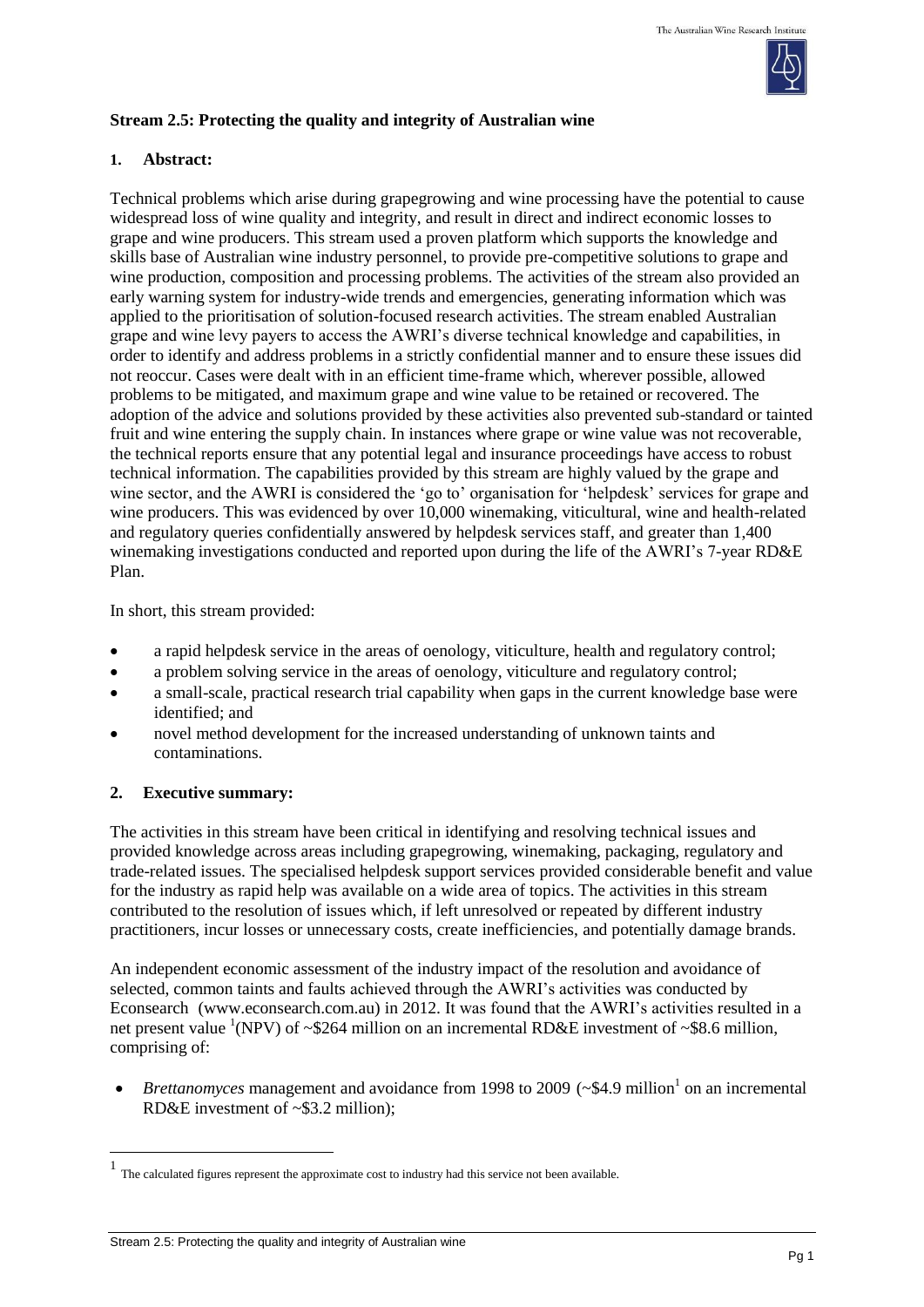

- halophenol taint mitigation and avoidance from 2004 to 2011 ( $\sim$ \$124 million<sup>1</sup> on an incremental RD&E investment of ~\$1.5 million);
- smoke taint mitigation and avoidance from 2003 to 2011  $(\sim $41 \text{ million}^1 \text{ on an incremental RD&E})$ investment of ~\$1.5 million); and
- general helpdesk services ( $\sim$ \$50 million<sup>1</sup> on an incremental RD&E investment of  $\sim$ \$2.4 million).

Over 10,000 winemaking, viticultural, and regulatory queries were confidentially answered by the AWRI helpdesk services staff and greater than 1,400 winemaking investigations were conducted and reported upon during the investment agreement (AWRI annual reports 2006-2012). This service has broad uptake and was consistently used by producers of all sizes and across all regions in managing and preventing quality loss during production. On average, approximately 15% of queries received turned into investigations where samples were requested and further analysis performed to ascertain and fix the problem(s).

The AWRI staff maintain constant interaction with vineyard and winery personnel and other key stakeholders, and monitor the AWRI's Commercial Services laboratory. This provides an insight into the changing technical, scientific and regulatory issues being encountered on the ground, both industry-wide and on a state and regional level. This activity provided early warning of issues that could potentially have a large-scale negative impact on the quality, integrity and economic viability of Australian wine. One such example of this is taints and contaminations: a problem that continues to cause concern for all grapegrowers and winemakers and has a large potential for significant quality and financial loss.

The bushfires in Victoria in 2009 provide another example of how the activities in this stream provided support for an issue that had serious consequences, and had affected a large number of wineries and grapegrowers. The initial touch point with the AWRI was through the specialised helpdesk services where many calls, in a short period of time, were received about fire damaged vineyards and wineries damaged from heat and smoke exposure, smoke drift and smoke tainted fruit. Producers were assisted through a coordinated approach involving GWRDC, DPI-Victoria and the AWRI which facilitated a large number of grapes being tested and the results interpreted in a very short period of time.

Another important aspect of the touch point with industry is the ability to identify key areas of industry need, which can be applied to the prioritisation of research activities. In 2007, the AWRI was contacted about a *Eucalyptus*-like character in a number of different wines made in the vicinity of a few *Eucalyptus* trees. This query formed the catalyst for further research into this character in wine, resulting in a routine method being developed for Eucalypt character.

This pre-competitive levy-funded service provides an international competitive advantage to Australian wine producers through fast resolution of technical, regulatory and trade issues. The dissemination of learnings throughout industry and the development of new analytical methods help to prevent the same issue occurring elsewhere.

Being solely funded by levies matched with government funding enabled the activities in this stream to be carried out in an independent and impartial manner, with no third-party potential influence, protecting the integrity of the results and providing greater confidence to stakeholders. The activities of this stream have, however, benefitted greatly from interactions with a number of wine industry and closely aligned organisations whose involvement assisted with queries and investigations, which included wineries; Wine Australia; CSIRO; wine industry associations; key industry suppliers of equipment, yeast, winemaking additives and processing aids; universities; viticulture and wine consultants; legal representatives; and insurance and loss adjusters.

# **3. Background:**

The Australian wine industry maintains a reputation as a producer of wines of high quality and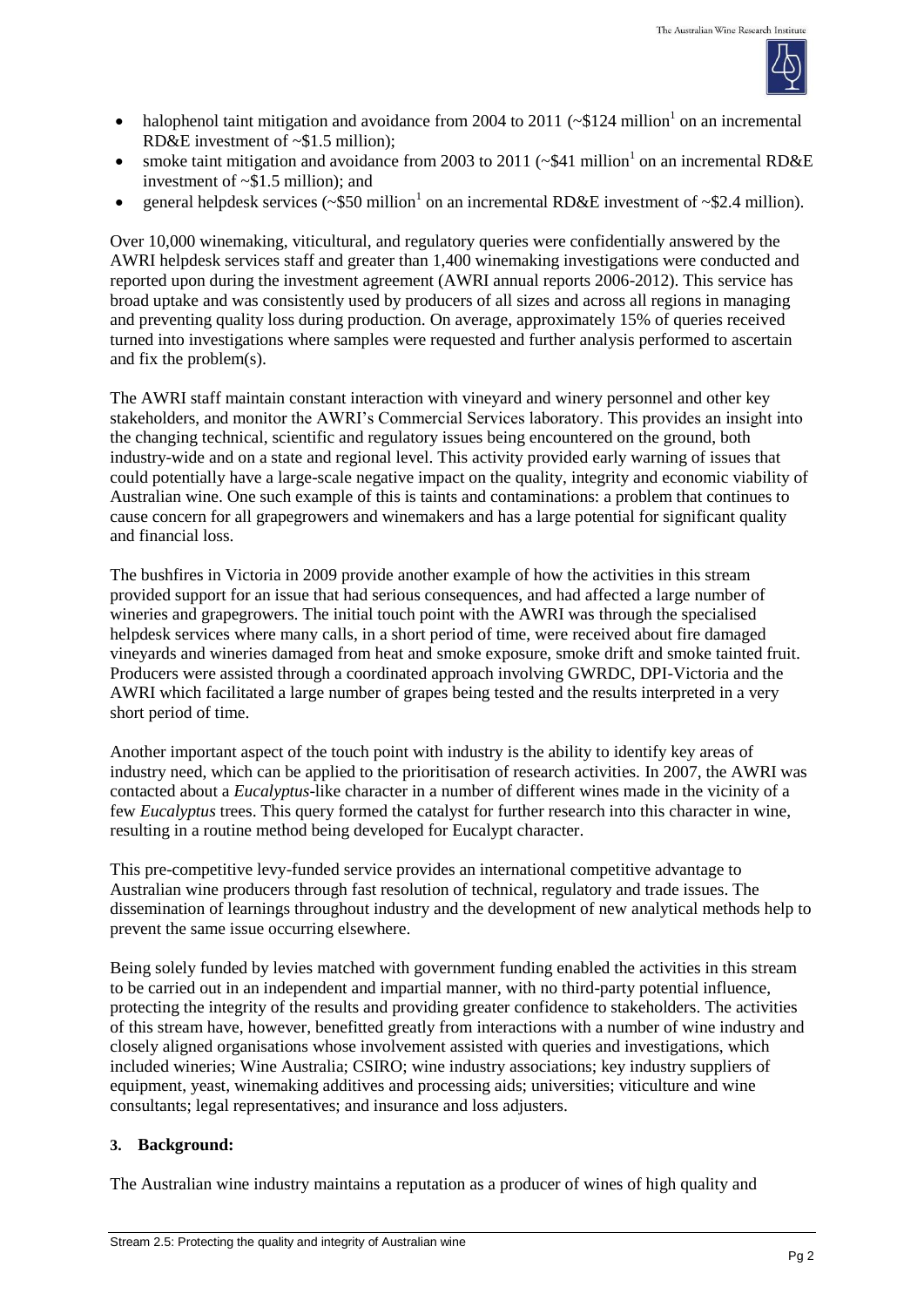

integrity, and the projects in this stream have a history of protecting and enhancing that reputation by pro-actively addressing technical problems and issues that pose potential threats.

The principal rationale behind the founding of the AWRI in 1955 was to elucidate solutions to technical problems being faced by the wine industry, which continues to be a major function of the AWRI. The provision of technical support through this stream is considered to be an important contributing factor to the development of a wine industry that is recognised as one of the most technologically advanced in the world. Examination of the extensive records and databases developed within this stream covering several decades indicates that many prominent Australian wine businesses and winemakers have been, and continue to be, reliant on the technical support offered by the AWRI.

Over time, the nature of the problems being addressed, and the technology potentially available to investigate them, become more complex. The AWRI's Problem Solving teams increasingly rely on the AWRI's Mass Spectrometry facility to elucidate the causes of taints and contamination. Stream staff maintain constant interaction with industry personnel which provides invaluable insight into the changing technical issues being encountered industry-wide or on a state or regional level. Staff respond to early warnings of issues that could potentially have large-scale negative impacts on the quality and integrity of Australian wine. The stream had demonstrable success in developing and implementing industry-wide solutions to widely encountered technical problems, and the small-scale research projects conducted provided a continual flow of new knowledge on the composition of Australian wine and the winemaking process.

This stream also encompasses the industry's front-line emergency response team to address cases of potentially widespread contamination of grapes and wine.

### **4. Stream objectives:**

The objectives for this stream were:

- Protect and enhance the reputation of the Australian wine industry for high quality and high integrity.
- Develop state-of-the-art analytical methods for the analysis of potential contaminants.
- Generate new knowledge related to the winemaking process and to the composition of Australian wine from information generated by research trials conducted at the AWRI under this and other Streams, and elsewhere.
- Use this new knowledge to provide technical support to the Australian wine industry to optimise and maintain the quality and integrity of Australian wine.
- Protect and enhance the technologically advanced status of the Australian wine industry.
- Provide early warning of issues that could potentially have large-scale negative impacts on the quality and integrity of Australian wine.
- Actively transfer the knowledge generated by the stream to the Australian wine industry in a manner that facilitates its rapid adoption and application.
- Develop the technical abilities of personnel employed in the Australian wine industry in order to facilitate the rapid adoption of new knowledge generated by this and other streams.
- Facilitate continual and incremental improvement in the quality and affordability of Australian wine and the profitability of the Australian wine industry.
- Supply technically accurate information for promulgation by the media.
- Assist industry bodies to deal with technical issues that pose a threat to them or to the image of the Australian wine industry.
- Act as a multiplier on the returns from previous investments in research by more widely and actively disseminating outcomes from that research in a manner that favours their adoption.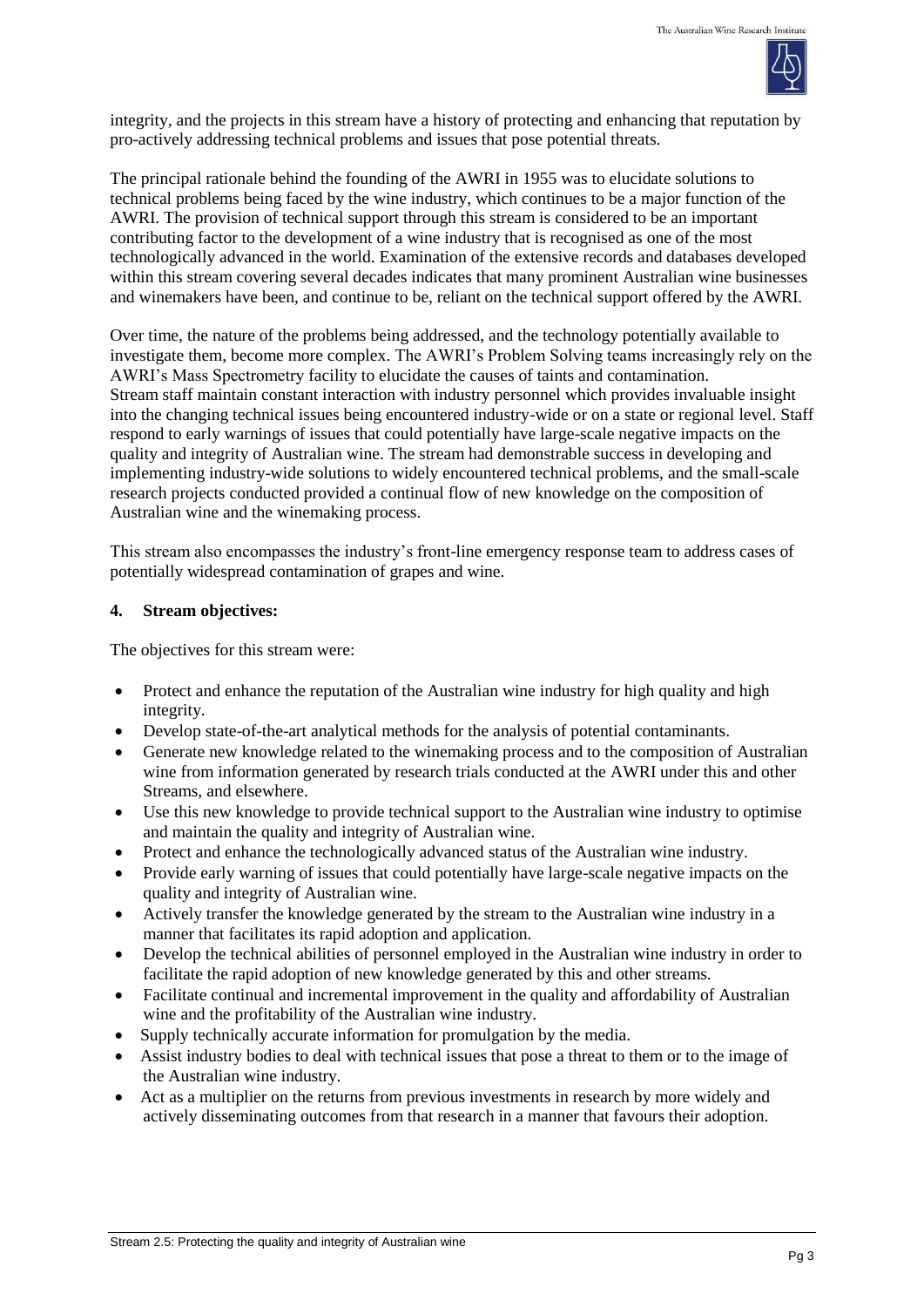

### **5. Methodology:**

The AWRI has been providing technical problem solving and emergency response services to the Australian wine industry since its inception. As such, it is acutely aware of the resources required to effectively assist producers to identify and overcome technical issues.

The activities in this stream were undertaken by four experienced winemakers, a mass spectrometrist specialist, two scientists and support staff. This team maintained a 'helpdesk' and responded to industry requests for technical assistance and, when necessary, formed the front line emergency response unit.

Industry personnel were able to contact the helpdesk via a variety of ways (phone, email, visit in person or samples delivered with accompanying notes) to seek advice and ask questions about particular problems being experienced with wine(s), grapes, regulatory issues, packaging or other issues associated with the production of wine. The nature of the enquiries varied considerably; all advice provided was recorded on a database against a set of key words and linked to the stakeholder's details allowing trends to be monitored and identified. When required, onsite visits by helpdesk staff facilitated communication with the industry practitioners, leading to clearer and expedited understandings of the issue. One-on-one interactions also led to more rapid delivery of solutions, thus enhancing adoption. Where problems were unable to be resolved at the initial contact, the enquiry turned into an investigation which was managed on a case-by-case basis. Solutions to the problems were provided to the stakeholders through a variety of means (by phone/in person, email and formal reports). These too were recorded on a database linked to the stakeholder's details allowing trends to be monitored and identified.

Capabilities are maintained in this stream to respond to industry emergencies and a procedure is in place for effective response. Once the AWRI is alerted to the emergency (for example, through a number of mechanisms, including stakeholders contacting the AWRI on a similar issue in a short period of time; constant two-way interaction with stakeholders from all over Australia, via a monitoring approach with the AWRI's Commercial Services laboratory; as well as interaction with peak industry bodies) the AWRI brings it to the attention of the industry's Crisis Management Team (comprised of the Grape and Wine Research and Development Corporation, Wine Australia, Winemakers' Federation of Australia, Wine Grape Growers Australia and the AWRI). If it is agreed that the AWRI would responded on the industry's behalf, the AWRI identifies what resources are required including expertise from other disciplines within the AWRI to address the industry issue. This necessarily involves the AWRI staff 'downing tools' on other projects to direct the required skills to address the issue. This work is prioritised until the emergency issue is resolved. Fortunately, no industry technical emergencies arose during the investment agreement, although the advent of the bush fires in 2007 and 2009 did require marshalling of diverse and significant resources within the AWRI to assist the industry to minimise losses.

Often complex taint and contamination type investigations involved identification and quantification of trace amounts of unknown contaminants via the analytical technique of mass spectrometry. State of the art analytical methods were developed, for some of these unknown and more prevalent contaminants which were then utilised for future investigations. This enabled better understanding of the potential levels of these compounds in wines, processing aids and additives. New analytical methods developed during the investment agreement include: the varietal differentiation and pathogenesis-related (PR) protein methods; the method for detecting chlorophenols bound to tartaric acid; a method for skatol; the geosmin method; the development of the free and bound smoke taint assays; the developed air sampling technique for chloroanisoles and chlorophenols; and the development of the new laccase analysis (Hayasaka et al. 2008a, Hayasaka et al. 2008b, AWRI Annual Report 2009, AWRI Annual Report 2011, AWRI Annual Report 2012).

Through active interaction with grapegrowers, winemakers, regional and state associations, valuable insight has been developed into the issues that have the potential to cause reduced quality in Australian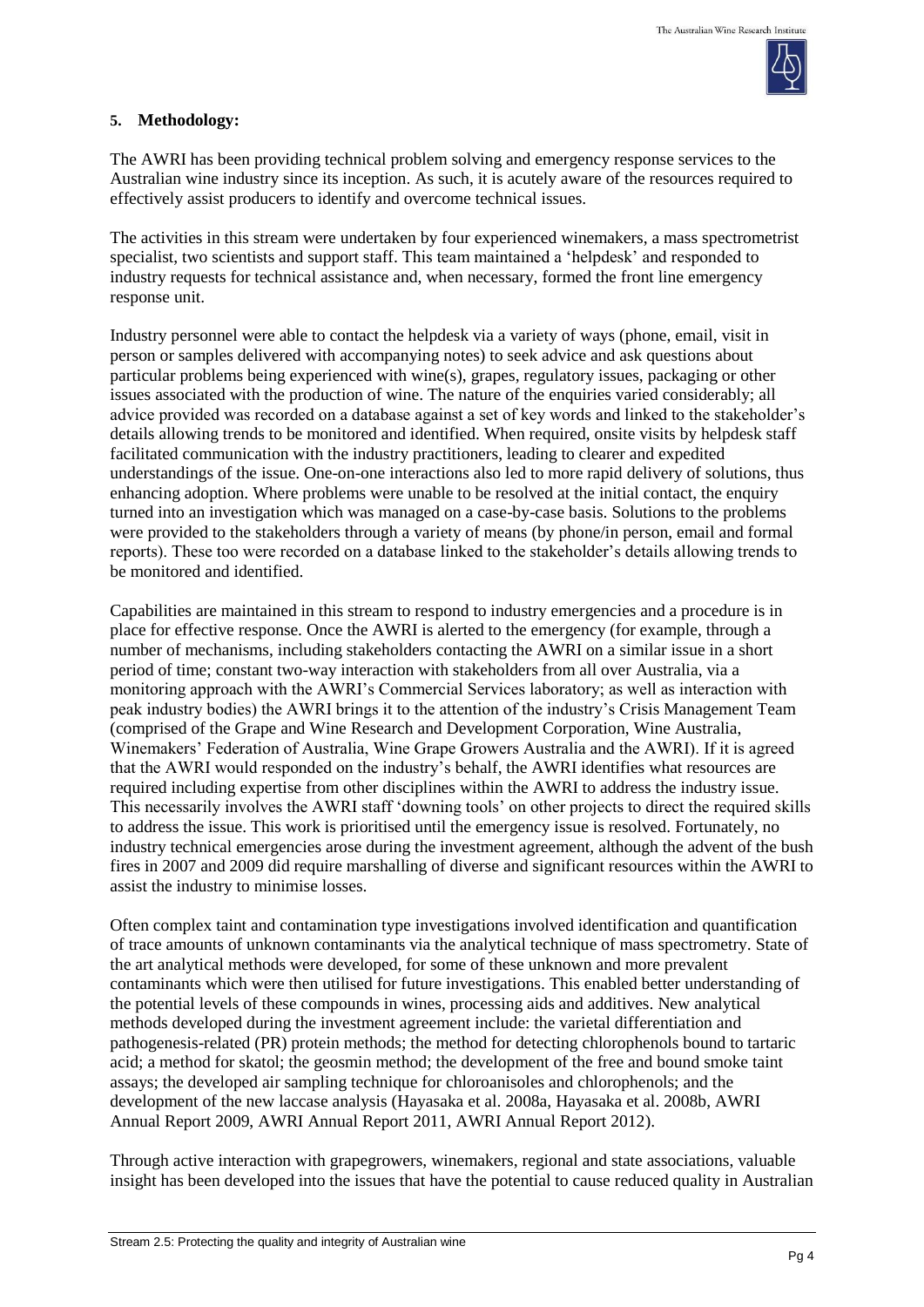

wines. This insight was further enhanced also through monitoring and analysing the trends from the queries taken and the investigations performed, which were captured on a database. The data generated were then applied to the prioritisation of research and extension activities, for example, through the development of the next roadshow workshop themed 'Adapting to difficult vintages'.

### **6. Results and discussion:**

The helpdesk services staff responded to over 10,000 winemaking, viticultural, and regulatory queries and greater than 1,400 winemaking investigations were conducted and reported upon during the investment agreement (AWRI annual reports 2006-2012). The majority of the queries were received from wine companies and suppliers closely aligned with the wine industry (approximately 95%), whilst the remaining queries were made up from government organisations (4%) and students (1%). This service was consistently used by producers of all sizes and across all regions in managing and preventing quality loss during production. On average, approximately 15% of queries turned into investigations where samples were requested and further analysis performed to ascertain the problem and how to remediate the problem(s).

| Winemaking                | <b>Viticulture</b>      | <b>Regulatory</b>               |
|---------------------------|-------------------------|---------------------------------|
| Taints and contaminations | Agrochemical            | Export and domestic regulations |
| Analysis methods          | Viticulture – general   | Wine standards                  |
| Haze/deposit              | MRL and 'Dog book'      | Consumer information            |
| Fermentation advice       | Chemical trespass       | Additives and Processing aids   |
| Sulfur dioxide            | Fungal and Insect pests | Allergens                       |
| <b>Brettanomyces</b>      | Vine nutrition          | Contaminants                    |
| Sensory assessments       | Varieties               |                                 |

Table 1. The most requested topics for information for financial years 2010/2011 and 2011/2012.

The type and nature of the queries taken vary considerably, and monitoring these does allow an insight into the types of problems the industry is experiencing. For example, during the 2011 vintage which was dominated by wet weather across south eastern Australia, one in every five queries during the vintage months was related in some way to moulds and botrytis. Similarly, during the hot and dry vintages of 2008 and 2009, spikes in queries relating to these conditions were observed and included heat stressed fruit, very ripe fruit, stuck and sluggish fermentations, excessively high sugar levels, high alcohols and smoke taint from bushfires. A snapshot of some of the queries and the key findings from the knowledge gained are presented in Table 2.

One of the major on-going issues during the reporting period was smoke taint resulting from bushfires, especially two major fires during 2007 and 2009 which saw a spike in queries received on this issue. In the past, a single volatile phenol (guaiacol) in grapes was used as a marker for smoke exposure. However, this single marker proved to be unreliable in many cases, especially for grapes affected by the 2009 bushfires. Work conducted during the investment agreement identified that numerous glycosidic metabolites are formed from smoke compounds and act as a pool of precursors from which smoky aromas, in the form of volatile phenols, can be released. As a result of method development work, 40 markers have now been identified as indicators of smoke exposure (Hayasaka et al. 2009, Hayasaka et al. 2010a, Hayasaka et al. 2010b, Hayasaka et al. 2010c).

Support was provided to regions when insect pest outbreaks occurred. Issues with apple looper, 6 spotted mite, plague locusts and fruit fly were encountered. Each required identification of appropriate control strategies, consultation with industry and sometimes permits to be sought from the Australian Pesticides and Veterinary Medicines Australia.

Assistance for issues related to health and regulation was commonly provided as a result of changes to, or differences in, Australian and international legislation. These changes included those to the minimum alcohol content of wine; permitted sources of wood for barrels; approval of new additives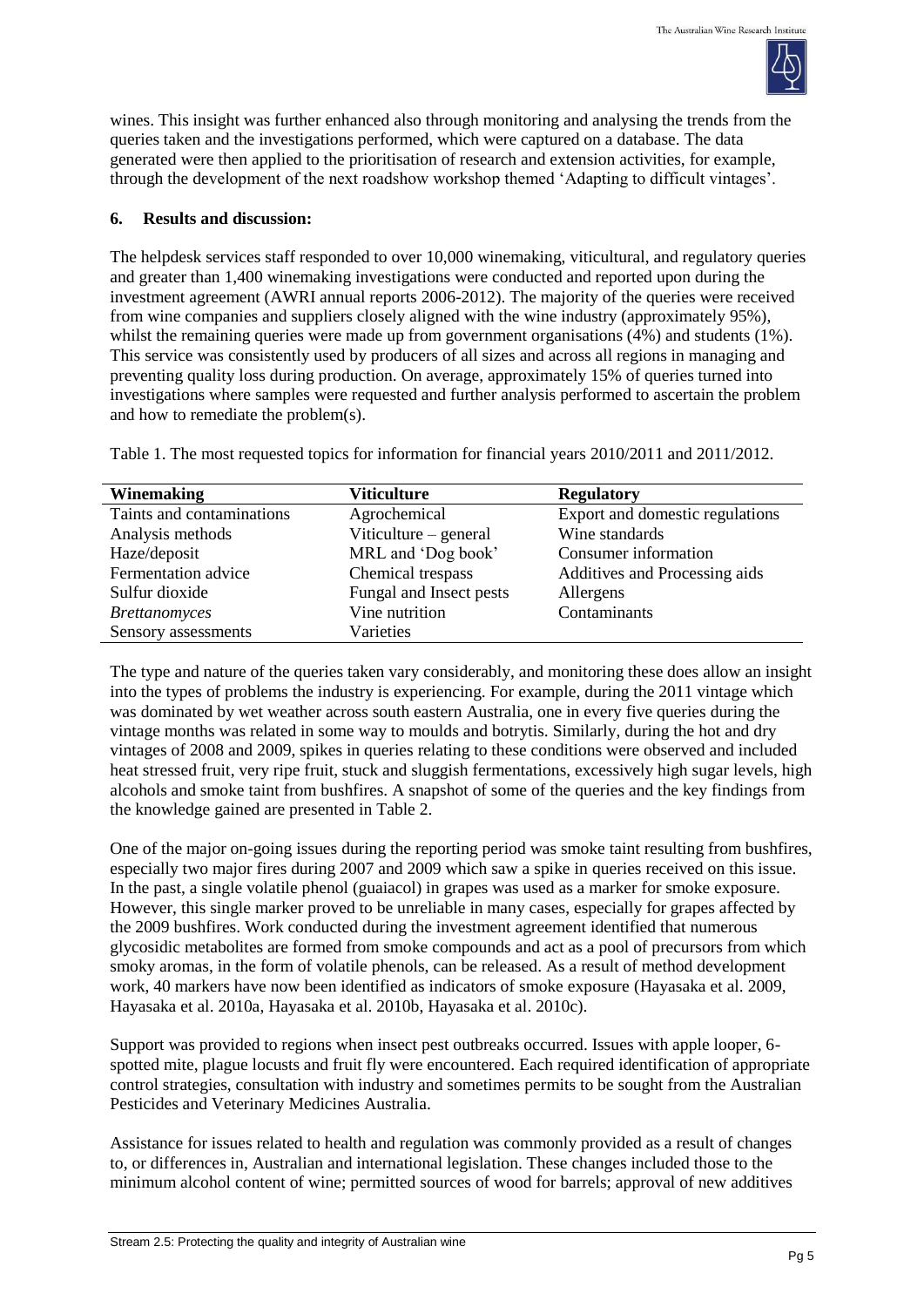

and processing aids, such as sodium carboxymethyl cellulose; changes to analytical limits for wine constituents such as 2,4-D, cobalt, manganese, natamycin, phthalates and phosphorous acid. The assistance provided also included communication to wine industry stakeholders to facilitate wine exports to avoid rejection and return to Australia with economic imposts. In addition, changes to allergen warning statements, nutrition content claims and health claims in Australia, Canada, EU and USA had the potential to impact on trade in wine as they were not consistently adopted domestically and by export destinations.

A snapshot of some of the key findings and outputs from the activities conducted in this stream is presented in Table 2.

**Table 2.** Some of the key issues, solutions and knowledge advances made during the period July 2006 – June 2013.

| Year | <b>Issue</b>                                                      | Outcome                                                                                                                                                                                                                                                                                                                                                                                                                                                                                                                                                                                                                                     |
|------|-------------------------------------------------------------------|---------------------------------------------------------------------------------------------------------------------------------------------------------------------------------------------------------------------------------------------------------------------------------------------------------------------------------------------------------------------------------------------------------------------------------------------------------------------------------------------------------------------------------------------------------------------------------------------------------------------------------------------|
| 2006 | Changes in EU<br>agrochemical tolerance                           | The existing Australian policy and practices established around<br>the use of captan and carbaryl agrochemicals in viticulture were<br>determined to be sufficient to meet the new EU regulatory<br>requirements.                                                                                                                                                                                                                                                                                                                                                                                                                           |
|      | Major chlorophenol taint<br>problem affecting several<br>wineries | A liquid chromatography-mass spectrometry/mass spectrometry<br>(LC-MS/MS) method was developed to determine the presence of<br>chlorophenols in tartaric acid. This method was one of the crucial<br>outcomes of a major 'plastic taint' investigation, as it was used to<br>prove that a contaminated batch of tartaric acid was the source of<br>the chlorophenol compound responsible for the tainting.                                                                                                                                                                                                                                  |
|      | Variable, post-bottling<br>growth of 'Brett' yeast                | The results of investigations conclusively proved that post-<br>bottling growth of the spoilage yeast Dekkera/Brettanomyces<br>('Brett') is responsible for observations of variable amounts of the<br>compound 4-ethylphenol (4-EP), which is responsible for the<br>'bandaid' character associated with 'Brett' spoilage, in different<br>bottles of the same wine. Results showed that 'Brett' could<br>produce approximately 1000 $\mu$ g/L of 4-EP from assimilation of<br>approximately 300 mg/L $(0.3 \text{ g/L})$ of residual sugar (glucose plus<br>fructose).                                                                    |
|      | DL tartrate deposits spike                                        | Calcium-DL-tartrate instability traced back to the use of a racemic<br>processing aid - DL-KHT seed crystals. Key finding is that the<br>cause of this type of instability had not previously been seen<br>before.                                                                                                                                                                                                                                                                                                                                                                                                                          |
| 2007 | Eucalyptus in wine                                                | Queries and investigations relating to 'Eucalyptus' flavours in<br>wines led to a research project and method development. A key<br>finding of the investigations was that proximity of grapevines to<br>Eucalyptus trees was correlated with the concentration of<br>eucalyptol in wines made from the grapes from the vines.                                                                                                                                                                                                                                                                                                              |
|      | Origin of taint in tartaric<br>acid                               | By using a custom built sampling device and statistical analysis<br>of the analytical results, the newly developed LC-MS/MS method<br>for detecting chlorophenols in tartaric acid (see above) was used<br>to prove that the chlorophenol contamination in a batch of tartaric<br>acid was uniformly distributed throughout the bags. This<br>information was used to conclude that the contamination occurred<br>before the bags were packaged. This information was crucial for<br>clearing the winery involved of any allegation that the<br>contamination might have occurred whilst the tartaric was held in<br>storage at the winery. |
|      | Faecal-like taint                                                 | A new LC-MS/MS method was developed for the compound<br>skatole in order to investigate a possible cause for a 'faecal-like'                                                                                                                                                                                                                                                                                                                                                                                                                                                                                                                |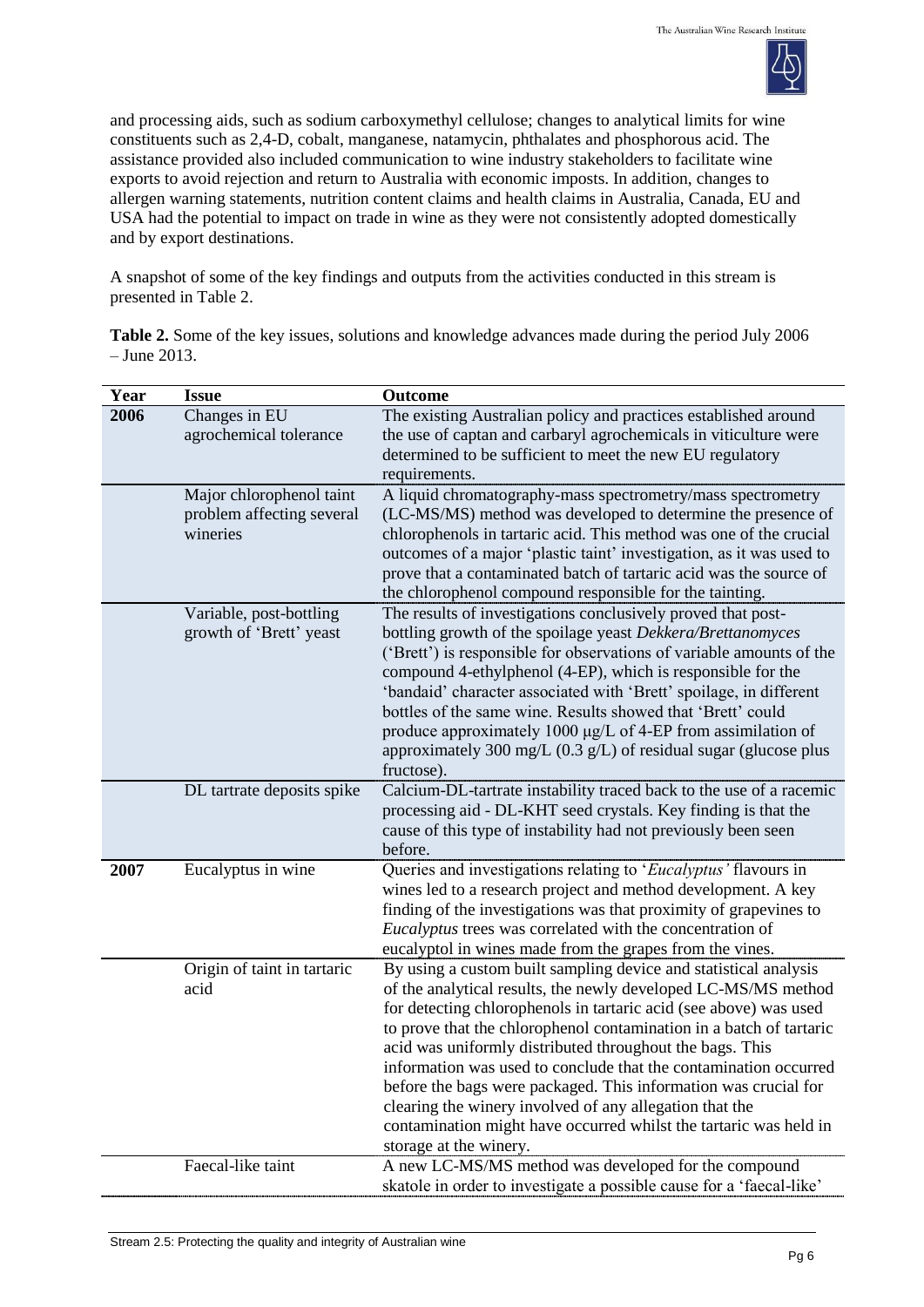

| Year | <b>Issue</b>                                                 | Outcome                                                                                                                                                                                                                                                                                                                                                                                                                                                                                   |
|------|--------------------------------------------------------------|-------------------------------------------------------------------------------------------------------------------------------------------------------------------------------------------------------------------------------------------------------------------------------------------------------------------------------------------------------------------------------------------------------------------------------------------------------------------------------------------|
|      |                                                              | taint. Quantification of the compound indole was also included in<br>the method, so that both compounds could be determined in one<br>analysis run.                                                                                                                                                                                                                                                                                                                                       |
|      | Earthy taint                                                 | A gas chromatography-mass spectrometry (GC-MS) method to<br>semi-quantify the compound geosmin was developed in response<br>to a taint investigation, where an earthy taint was found not to be<br>due to either chloroanisoles or bromoanisoles.                                                                                                                                                                                                                                         |
|      | Minerals in wine                                             | A survey was undertaken on the bromide and chloride content of<br>Australian juice and wine. A key finding is that the content in<br>juice and wine clearly reflects the content in the vineyard soil and<br>irrigation water used. These results were presented at the OIV<br>expert group meetings to demonstrate that the mineral content of<br>Australian juice and wine is naturally higher than that of other<br>countries, and should not be used as a technical barrier to trade. |
|      | Smoke taint from<br>bushfires                                | Following major bushfires that resulted in the tainting of grapes<br>and wine as a consequence of exposure to smoke, work was<br>initiated to investigate the existence of smoke taint precursor<br>compounds using LC-MS. It was thought that smoke-derived<br>volatile compounds such as guaiacols might accumulate as<br>glycoside derivatives and then be later released during<br>fermentation through enzyme activity.                                                              |
| 2008 | Heatwave affects vintage<br>leading to a spike in<br>queries | Winemakers struggled to deal with the heatwave effects in<br>maintaining wine quality. Almost double the usual number of<br>queries related to stuck fermentations during the year, the<br>majority of which were most likely related to a heat wave that<br>affected much of southern Australia in the first half of March<br>2008.                                                                                                                                                      |
|      | Varietal identification                                      | A method for the detection of PR-proteins in juice using LC-MS<br>was developed which can be used to help differentiate varieties<br>based on their protein profiles.                                                                                                                                                                                                                                                                                                                     |
|      | <b>Stuck fermentation</b><br>queries spike                   | Key finding from 'hot' vintage: high must sugar<br>٠<br>concentration was the most important factor leading to the<br>stuck or sluggish fermentations.                                                                                                                                                                                                                                                                                                                                    |
|      | Musty taints                                                 | Wine quality loss avoided by identifying and understanding more<br>sources of potential musty taints. Sources of musty compounds<br>are not limited to just cork. Winemaking additives, processing<br>aids, water used during winemaking and environmental sources<br>are all capable of tainting wines with musty like taints.                                                                                                                                                           |
|      | Tartrate deposits continue<br>to occur                       | Insufficient cold-stabilisation of wines prior to bottling or the<br>application of an inappropriate cold stability test is perceived to<br>be the major cause of these instabilities.                                                                                                                                                                                                                                                                                                    |
|      | Copper related hazes<br>increasing<br>Smoke taint precursors | Uptake in use of screwcap closure linked to increase in copper<br>related hazes post-bottling.<br>Experiments where grapes were exposed to smoke showed that                                                                                                                                                                                                                                                                                                                              |
|      |                                                              | the formation of guaiacol glucoside in grapes increases<br>remarkably as a consequence of exposure to smoke.                                                                                                                                                                                                                                                                                                                                                                              |
| 2009 | Heatwave affects vintage                                     | Vintage again endured a record heatwave event in late January<br>and early February with potential for wine quality losses two<br>years in a row.                                                                                                                                                                                                                                                                                                                                         |
|      | Sensory assessments<br>spike                                 | Wineries assisted through solutions provided for a variety of<br>sensory related problems. These included: reductive characters,<br>tainted wines, deterioration post-bottling, variability post-bottling<br>and various microbiological-related spoilage characters.                                                                                                                                                                                                                     |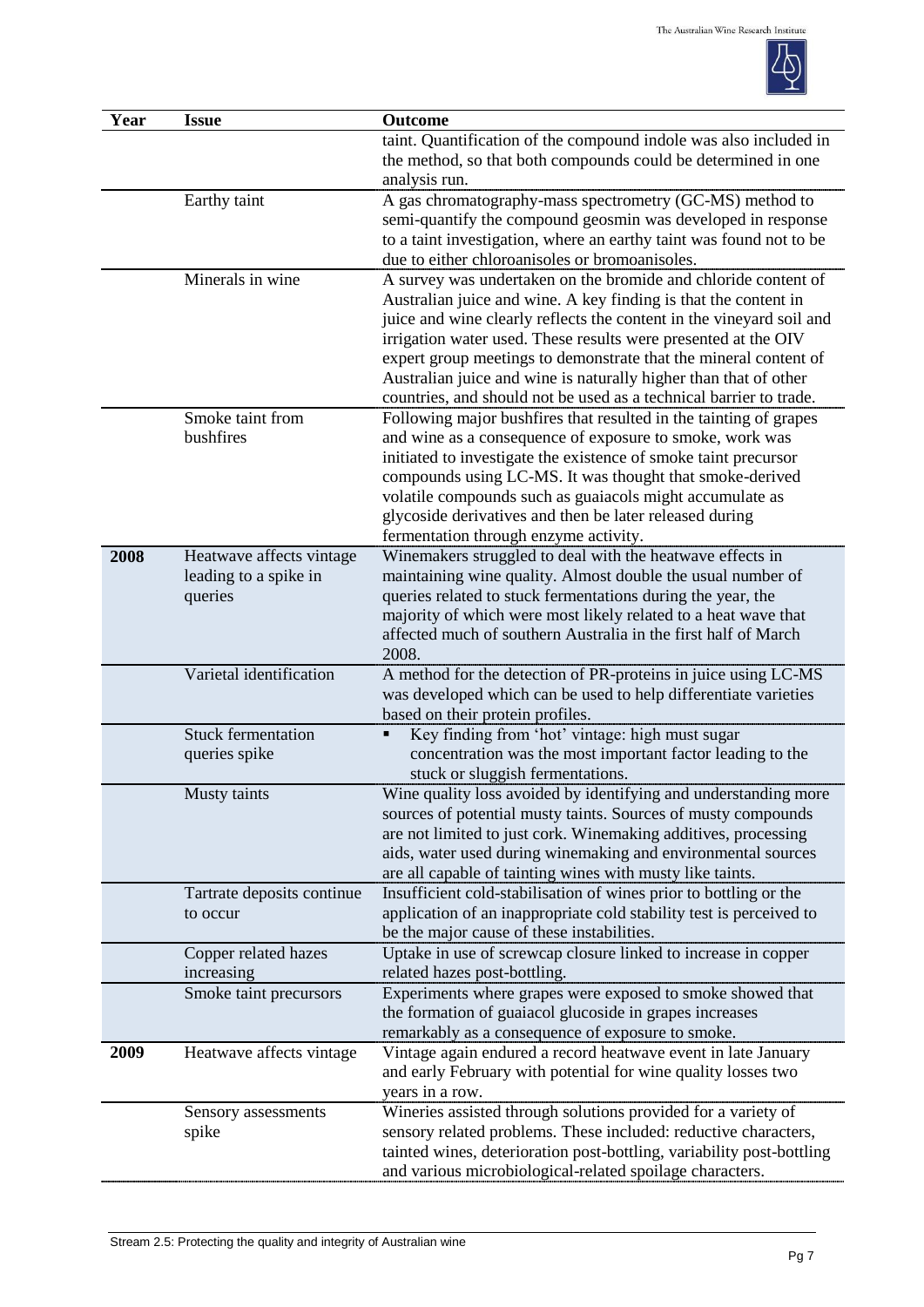

| Year | <b>Issue</b>                                                                                                   | Outcome                                                                                                                                                                                                                                                                                                                                                                                                                                                                                                                  |
|------|----------------------------------------------------------------------------------------------------------------|--------------------------------------------------------------------------------------------------------------------------------------------------------------------------------------------------------------------------------------------------------------------------------------------------------------------------------------------------------------------------------------------------------------------------------------------------------------------------------------------------------------------------|
|      | Stuck ferments spike<br>during vintage heatwave                                                                | Again high sugar levels were experienced and strategies to<br>mitigate the flow-on effects during fermentation were provided.<br>Number of queries were not as high as previous year suggesting<br>uptake of advice had been successful.                                                                                                                                                                                                                                                                                 |
|      | Smoke taint from<br>bushfires                                                                                  | Understanding of smoke taint and the compounds responsible was<br>considerably improved with the development and implementation<br>of various methods:                                                                                                                                                                                                                                                                                                                                                                   |
|      |                                                                                                                | An air sampling technique was developed so that smoke<br>could be sampled in the field and then taken to the laboratory<br>for analysis.<br>A method for quantification of guaiacol glycosides as<br>$\bullet$<br>guaiacol precursors in wine was developed using HPLC-<br>MS/MS.<br>Methods for the quantification of free and bound volatile<br>٠<br>phenols including phenol, isomeric cresols, guaiacol,<br>methylguaiacol, vinylguaiacol, syringol and methylsyringol<br>were developed using HPLC-MS/MS and GC-MS. |
| 2010 | What is the significance<br>of the presence of low<br>concentrations of smoke<br>taint compounds in<br>grapes? | A comprehensive survey of the baseline levels of volatile phenols<br>and their glycosides in samples of grapes was conducted in order<br>to establish 'normal' levels of these analytes. The results helped<br>winemakers make more informed accept/reject decisions about<br>grapes with low levels of smoke taint compounds.                                                                                                                                                                                           |
|      | Phosphorous acid<br>agrochemical detected in<br>some wines, even though<br>the agrochemical was not            | Initial investigations indicated that products used as foliar<br>$\bullet$<br>sprays, fertilisers and diammonium phosphate (DAP) could<br>be potential sources of phosphorous acid (PA).                                                                                                                                                                                                                                                                                                                                 |
|      | used in the vineyard                                                                                           | Results of a scoping study that followed showed that PA<br>$\bullet$<br>present in DAP products used during vinification does<br>contribute to measurable PA in finished wine. In addition, 19<br>out of 25 viticultural fertiliser products tested contained PA.<br>Wineries were therefore informed that the use of these<br>$\bullet$<br>products might have the potential to contribute to measurable<br>PA in finished wine.                                                                                        |
|      | Natamycin in wine                                                                                              | In collaboration with the South Africa National Department of<br>Agriculture, an LC-MS method was developed to determine the<br>concentration of the fungicide natamycin in wine, which enabled<br>winemakers to confidently export wine to those countries<br>imposing a maximum limit for natamycin.                                                                                                                                                                                                                   |
|      | Calcium DL-tartrate<br>deposits due to use of<br>tartaric acid containing D-<br>tartaric acid isomer           | A high performance liquid chromatography (HPLC) method for<br>the detection and quantification of the amount of D-tartaric acid<br>present in 'L-tartaric acid' was developed. This method can be<br>used to determine if any D-tartaric acid 'impurity' is present in<br>tartaric acid.                                                                                                                                                                                                                                 |
| 2011 | Locusts outbreaks<br>threatening pre-vintage                                                                   | Strategies that were satisfactory to grape purchasers and allowed<br>land managers to meet their obligations to control locust<br>outbreaks were developed, providing options when 'hoppers'<br>were encroaching vineyards.                                                                                                                                                                                                                                                                                              |
|      | Wet vintage – Queries<br>relating to Botrytis spike                                                            | Integrity and wine quality protected by providing advice to<br>wineries during wet vintage. 20% of calls received during vintage<br>were related to botrytis infection and managing botrytis infected<br>fruit from a winemaking perspective. A large proportion of the<br>information sought was about laccase testing and a key finding<br>was that the laccase test kits currently available can be difficult to<br>interpret when testing red juices and wines with low laccase                                      |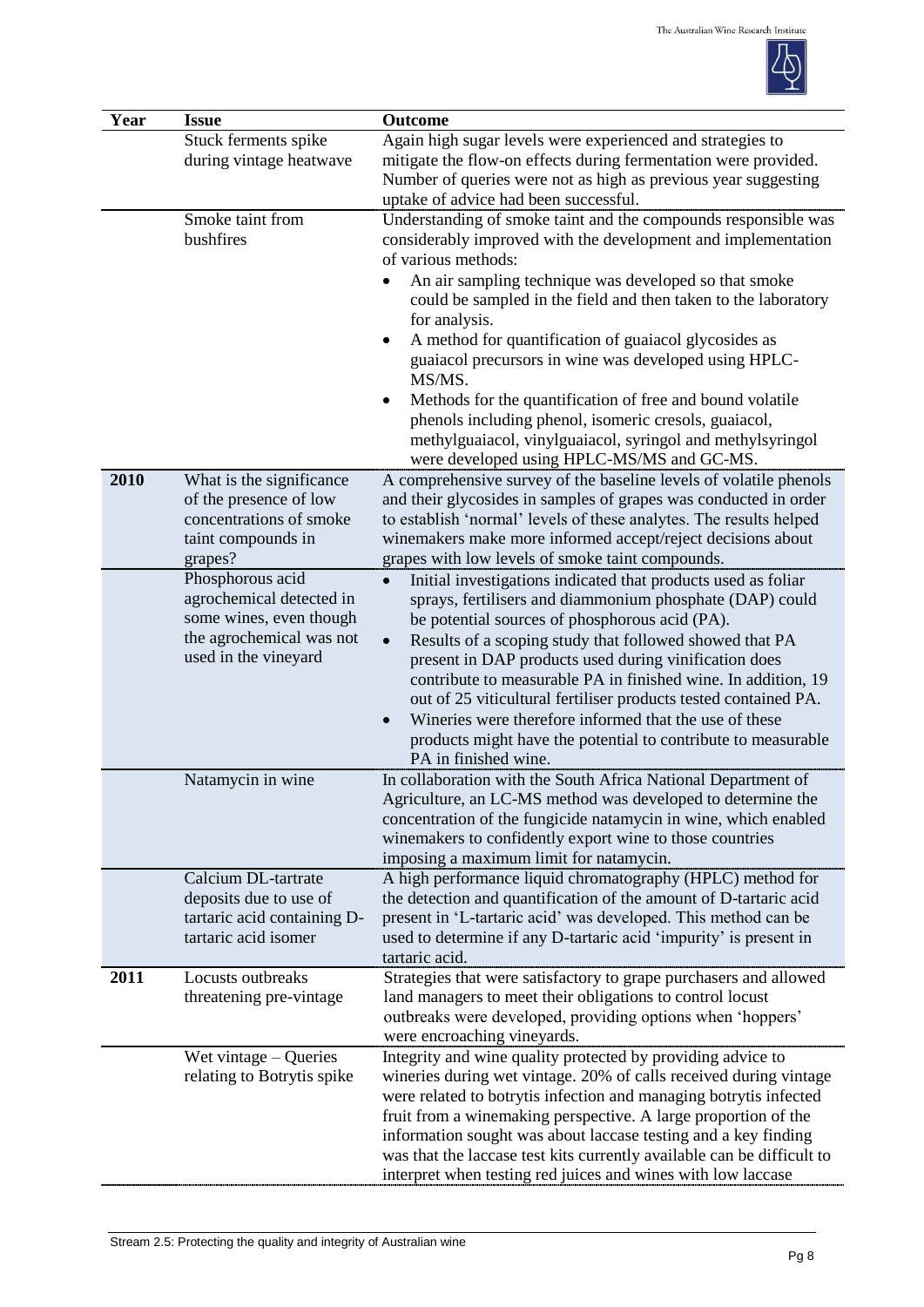

| Year | <b>Issue</b>                                                                                                                                      | Outcome<br>activities.                                                                                                                                                                                                                                                                                                                                                                                                                                                                                                         |
|------|---------------------------------------------------------------------------------------------------------------------------------------------------|--------------------------------------------------------------------------------------------------------------------------------------------------------------------------------------------------------------------------------------------------------------------------------------------------------------------------------------------------------------------------------------------------------------------------------------------------------------------------------------------------------------------------------|
|      | Laccase test kit results<br>difficult to interpret with<br>some red juices and wines                                                              | An alternative laccase method was developed. The method uses a<br>different substrate to that utilised by the currently available<br>laccase test kits. The colour change resulting from the reaction of<br>laccase with the substrate is more easily observed than the colour<br>change associated with the currently available laccase test kits.<br>Use of this method for red juices and wines with low suspected<br>laccase activities should decrease the number of problems<br>encountered with results interpretation. |
|      | Flood-affected wine                                                                                                                               | The potential for human pathogenic bacteria in flood-affected<br>wine and wine cellars was assessed. Viable pathogenic bacteria<br>were not recovered from wine after approximately an hour<br>depending on the type of wine, and any risk from flood-affected<br>wine can be reduced by a rigorous sanitation regime with<br>isopropyl alcohol.                                                                                                                                                                               |
|      | Sparkling wine becoming<br>tainted with<br>tetrachloranisole during<br>storage in a warehouse                                                     | Methods for air-sampling and analysis were developed for<br>determining the concentration of chlorophenols and<br>chloroanisoles contained in the atmosphere of the storage<br>warehouse. The results were used to show that the mechanism of<br>tainting was aerial contamination followed by migration of<br>tetrachloroanisole through the crown seals during storage.                                                                                                                                                      |
| 2012 | Manganese in wine                                                                                                                                 | A survey of the manganese content of 392 Australian and<br>international wines was undertaken which showed that the<br>manganese content varies considerably within countries and<br>regions reflecting variability in soil and water manganese content<br>and the permitted use of pesticides during grape growing.<br>Approximately 10% of all wines are above the Chinese maximum<br>limit for residual manganese in wine and cannot be exported to<br>China.                                                               |
|      | $2,4,\overline{D}$                                                                                                                                | Tissue samples were analysed and low levels of 2,4-D residue<br>were identified as being present in regions where spray drift<br>damage had been observed. The residue levels recorded were<br>found to be below the level of the common analytical<br>determination and not an MRL issue.                                                                                                                                                                                                                                     |
|      | Hydrocarbon taints                                                                                                                                | Wine quality loss avoided by identifying and understanding more<br>sources of potential taints. Aromatic hydrocarbons were identified<br>in wine transported in a flexible bulk wine container. Key<br>findings: environmental contaminations during transport are<br>possible in both wine and wine related additives and processing<br>aids.                                                                                                                                                                                 |
|      | Gluconic acid analysis<br>required to test possible<br>correlations with %<br>Botrytis infection of<br>grapes and/or laccase<br>activity in juice | An existing enzyme method for gluconic acid was modified so<br>that it could successfully be used for juice analysis. Gluconic acid<br>levels were reasonably (exponentially) correlated with Botrytis<br>infection, however, there was a poor correlation between gluconic<br>acid concentration and laccase activity.                                                                                                                                                                                                        |
| 2013 | Database                                                                                                                                          | Knowledge was developed and captured in a central database<br>which helped the understanding and monitoring of the issues<br>occurring on a regional, state and national level. By acting on the<br>issues identified, the Australian wine industry is provided with a<br>competitive advantage through identification of problems and<br>avoidance of sub-standard or tainted wines from entering the<br>market place.                                                                                                        |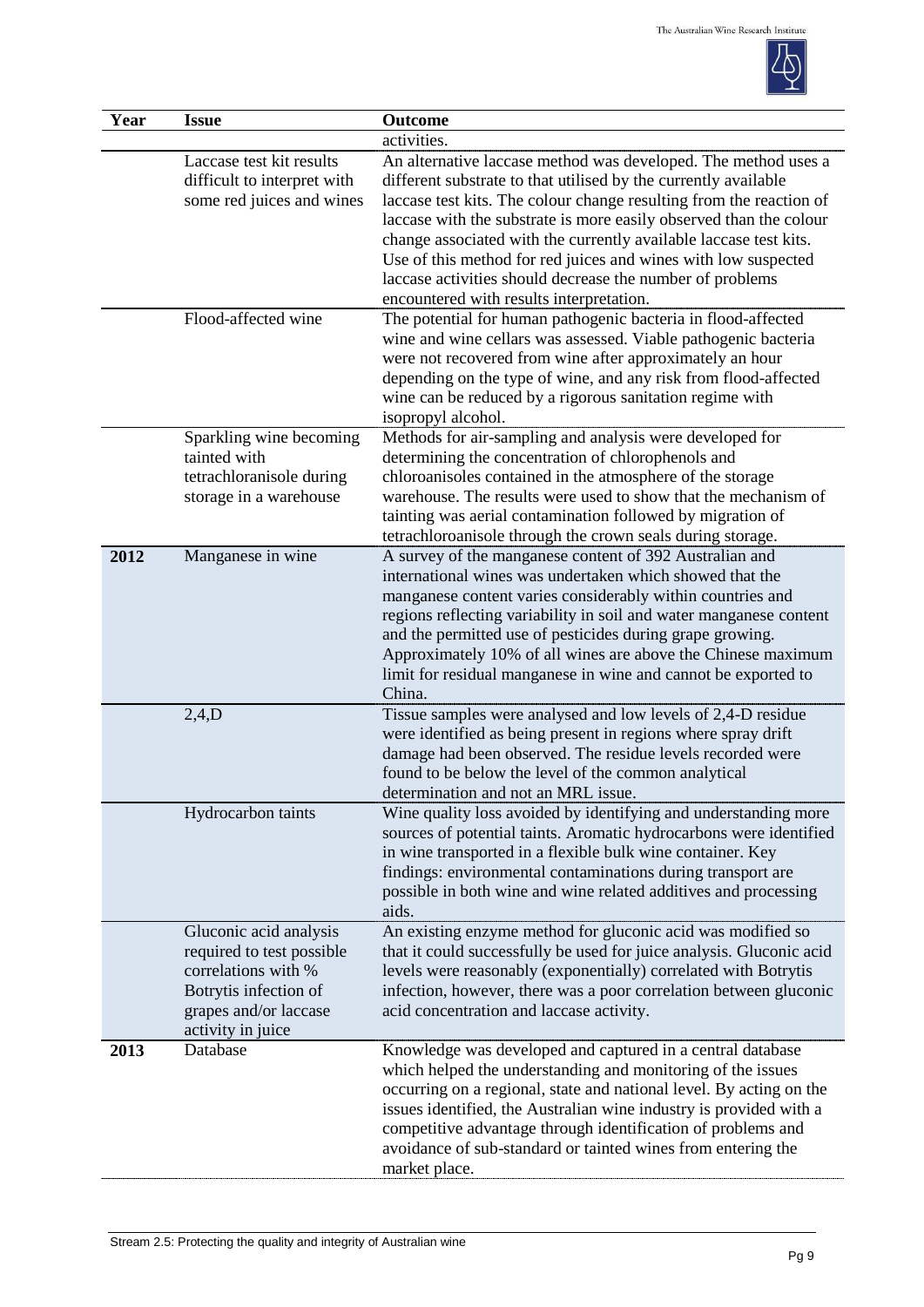

| Year | Issue                   | <b>Outcome</b>                                                   |
|------|-------------------------|------------------------------------------------------------------|
|      | Requirement to measure  | Both LC-MS and GC-MS analytical methods were developed to        |
|      | levels of phthalates in | determine the content of particular phthalates in wine, which    |
|      | export wines            | enabled winemakers to confidently export wine to those countries |
|      |                         | imposing a maximum limit for phthalates.                         |

The development of new analytical methods is an important outcome associated with many of the issues that arise for the wine industry, as detailed in Table 2. New methods are often required to elucidate the compounds responsible for issues associated with taint, where the presence of a tiny amount of a compound (or compounds) can have a large negative impact on the sensory acceptability of a product. However, a method can also be required to detect the presence of a compound that has the potential to cause a wine instability problem, such as the calcium DL-tartrate and laccase issues referred to in Table 2.

A timeline of all the new methods developed during the period July 2006 – June 2013 is presented in Figure 1.

#### **2006** CP taint • Skatole method (including indole) • LC-MS varietal differentiation of juice in tartaric acid method  $24n$ 2006 • LC-MS/MS tartaric acid chlorophenols Smoke started method • 2,4-D method improved (lower detection Skato 2007 limit) **PR** Proteir **2008** developed Smoke 2008 Glycosid • PR protein method developed Smoke Air guaiacol glycosides as guaiacol • Formation of guaiacol glucoside as a Sampling smoke precursors in wine developed consequence of exposure to smoke 2009 D-tartaric • quantification of free and bound confirmed Smoke Acid baseline **2010** study MS & LC-MS/MS Ai 2010 • HPLC method for separation of tartaric sampling Smoke acid isomers (solid tartaric acid) CPs & CAs

• Methods used for smoke taint background level study

### **2012**

- New laccase method developed
- Enzyme method for gluconic acid in juice



### **2007**

- 
- Geosmin method (semi-quantitative)
- Smoke precursor method development

### **2009**

- Air sampling technique for smoke taint
- LC-MS/MS method for quantification of
- volatile phenols developed using GC-

#### **2011**

• Air sampling method for chlorophenols (CPs) and chloroanisoles (CAs)

#### **2013**

- GC-MS method developed for measuring phthalate levels
- LC-MS/MS method also developed for measuring phthalates

**Figure 1:** Timeline of method development July 2006-June 2013. Bubble size is approximately proportional to the size of the issue indicated in the bubble.

### **7. Outcome and Conclusion:**

One of the main aims for this stream was to provide a rapid helpdesk service for stakeholders across the value chain including grapegrowers, winemakers and industry personnel to assist with technical, regulatory and scientific issues. The stream also sought to pre-empt and address any industry emergency issues as they arise, as well as developing novel analytical methods for unknown contaminants via the analytical technique mass spectrometry.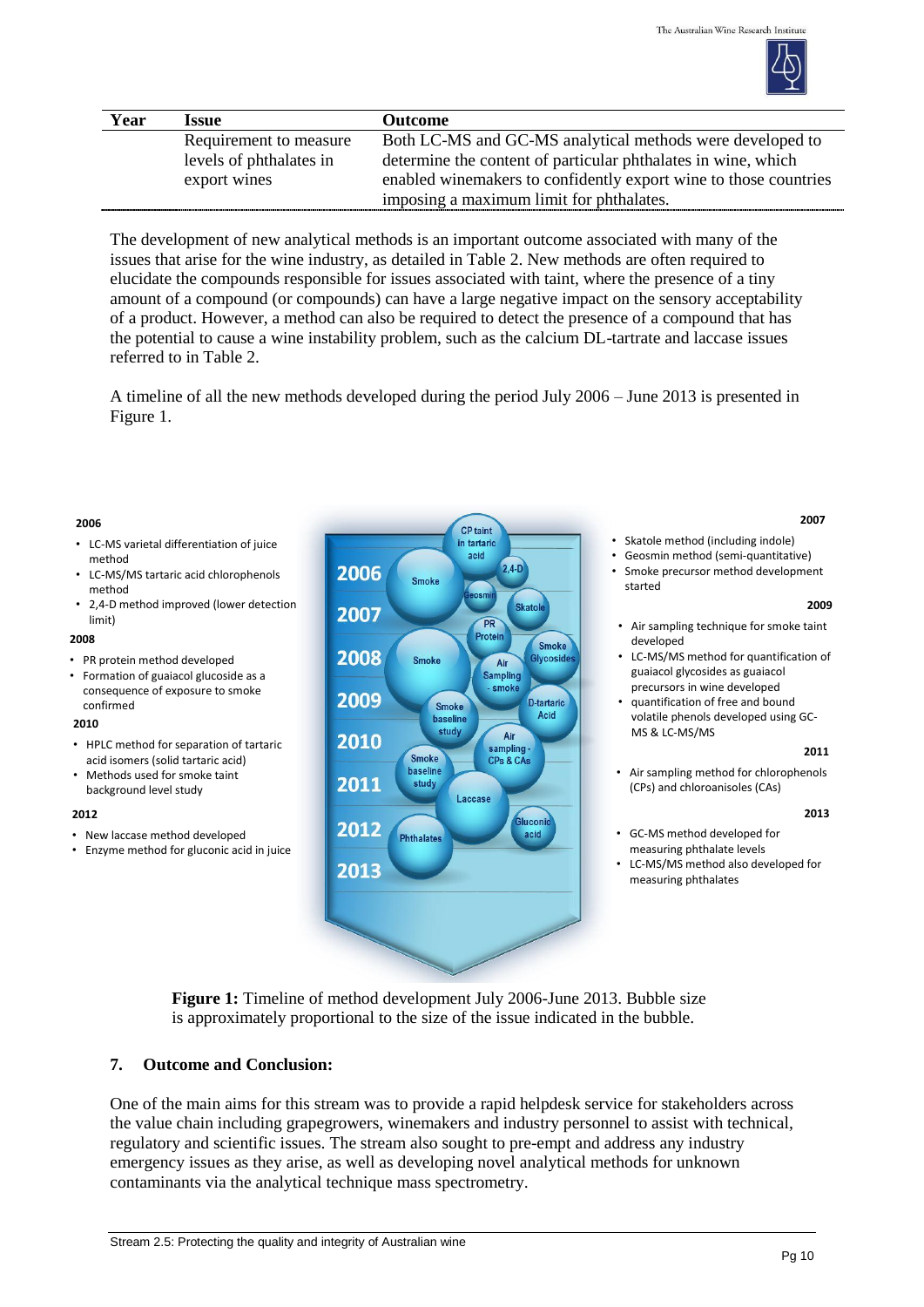The Australian Wine Research Institute

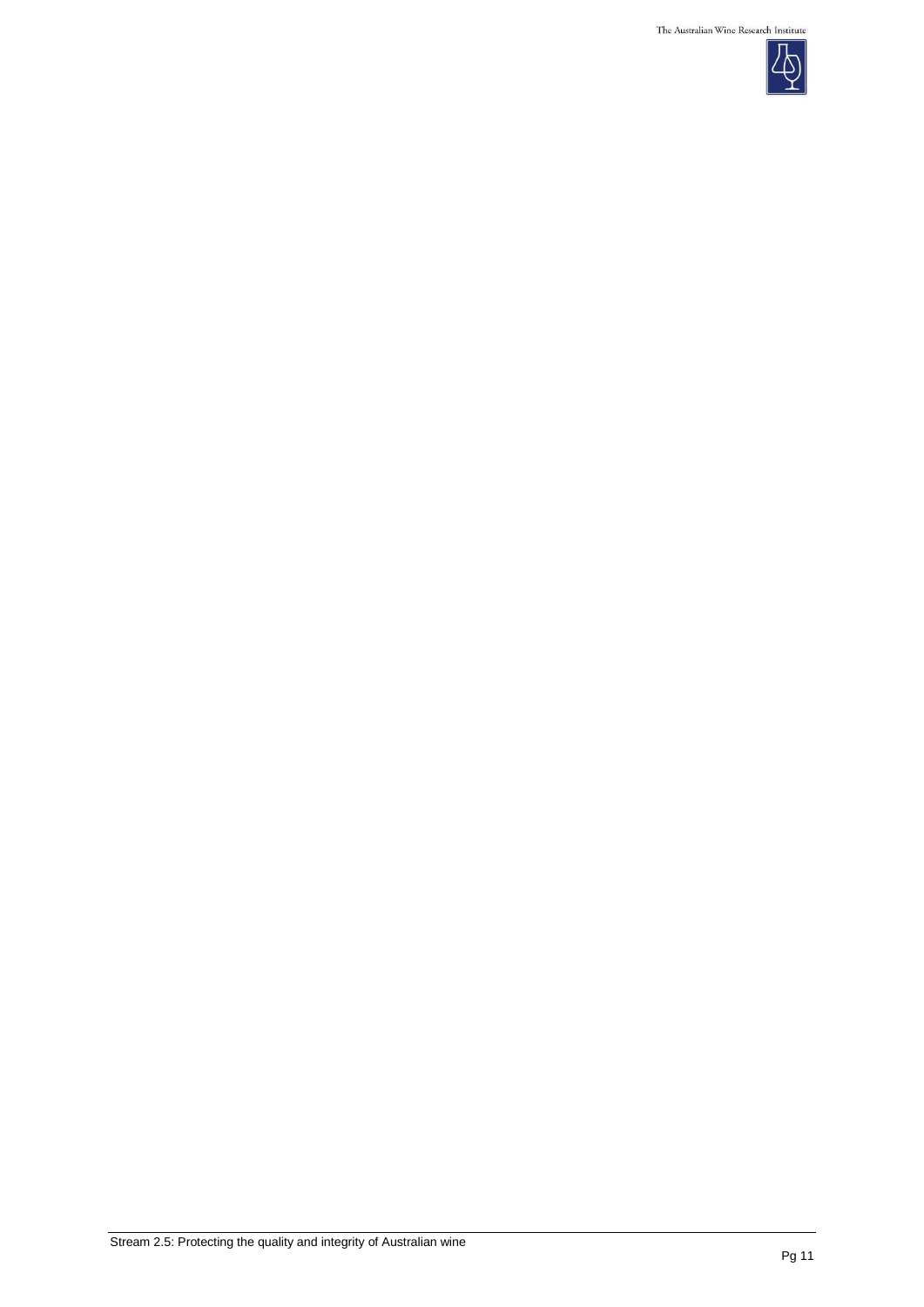

### **Queries and Investigations**

The many users of the helpdesk service have overcome their technical problems and had their technical knowledge enhanced through interacting with the AWRI. Over 10,000 winemaking, viticultural, and regulatory queries have been confidentially answered by helpdesk services staff and greater than 1,400 winemaking investigations conducted and reported upon during the investment agreement (AWRI annual reports 2006-2012). The service was consistently used by producers of all sizes and across all regions in managing and preventing quality loss during production. On average, approximately 15% of queries turned into investigations where samples were requested and further analysis was performed to ascertain the problem and how to remediate the problem(s).

### **Smoke taint**

Valuable assistance was provided to grapegrowers and winemakers in dealing with smoke taint. There have been a number of major bushfires in recent years and, from the constant interaction and work performed, there has been a number of significant outcomes, this includes the development of a number of analytical methods to assist producers understand the extent of smoke damage in fruit and wine. In addition, a comprehensive survey of the baseline levels of the major volatile phenols involved in smoke taint, and their glycosides, was conducted using the new GC-MS and HPLC-MS/MS methods developed. The results of this survey revealed that grapes not exposed to smoke naturally contain low levels of the smoke taint compounds. Consequently, the clearer distinction between nonsmoked and smoked samples revealed by the new methods is now being used as a reliable diagnostic strategy to identify smoke exposure and to assess the impact of smoke exposure in grapes and wine.

### **Value to industry assessed**

An independent economic assessment of the helpdesk service, was conducted by Econsearch [\(www.econsearch.com.au\)](http://www.econsearch.com.au/) in 2012which focused on the industry impact of the resolution and avoidance of selected, common taints and faults. It was estimated that the AWRI's activities resulted a net present value (NPV) of  $\sim$ \$264 million<sup>1</sup> on an incremental RD&E investment of  $\sim$ \$8.6 million, comprising of:

- *Brettanomyces* management and avoidance from 1998 to 2009 ( $\sim$ \$4.9 million<sup>1</sup> on an incremental RD&E investment of ~\$3.2 million);
- halophenol taint mitigation and avoidance from 2004 to 2011 ( $\sim$ \$124 million<sup>1</sup> on an incremental RD&E investment of ~\$1.5 million);
- smoke taint mitigation and avoidance from 2003 to 2011  $(\sim $41 \text{ million}^1 \text{ on an incremental RD&E})$ investment of ~\$1.5 million); and
- general helpdesk services ( $\sim$ \$50 million<sup>1</sup> on an incremental RD&E investment of  $\sim$ \$2.4 million).

Another significant outcome is that the helpdesk service is a pivotal connection with industry that can provide valuable input into future research needs. For example, *Eucalyptus* character in wine has led to a research project, as has smoke taint, with both issues being raised through the helpdesk service initially.

### **Phosphorous acid**

Due to the inadequacy of chemical options for disease control during the wet 2011 vintage, the AWRI, working with a diverse range of stakeholders, successfully lobbied regulators for emergency use permits to provide options for growers. A review of the permissions relating to the use of phosphorous acid (PA): a chemical that is effective but not recommended for trade reasons was also undertaken. The review highlighted the need for research that would support appeals to international markets to set maximum residue limits for this chemical. To this end, fruit was collected from vineyards where known applications had been made and levels of PA were tested in the grapes and resultant wine. Coupled with a survey of PA levels in local and foriegn wines, the final report was used by Wine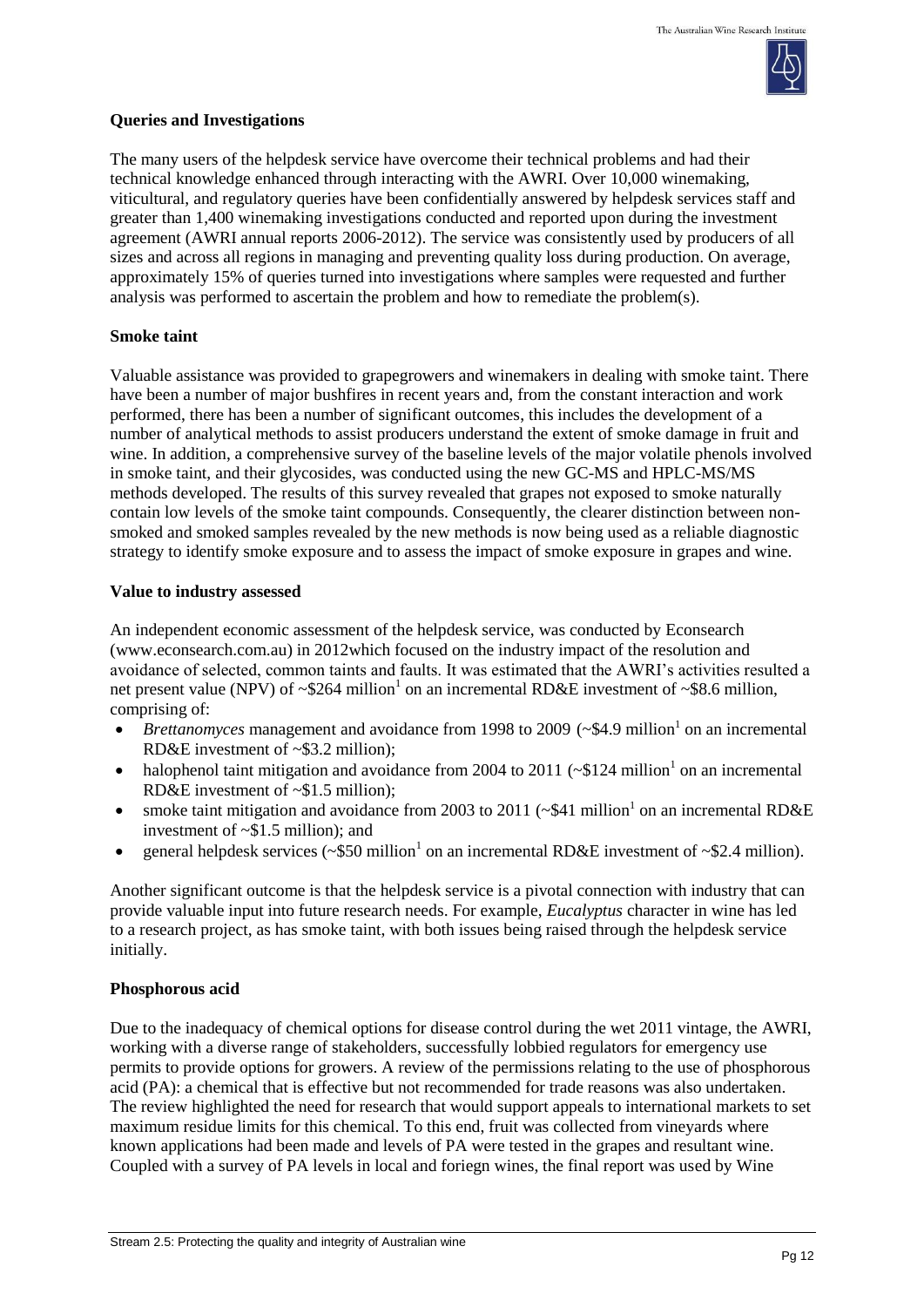

Australia and Winemakers' Federation of Australia in negotiations with key international trading partners for the purpose of establishing an MRL for PA in grapes.

### **Novel analytical methods**

New methods developed as part of investigations have enabled the industry to improve their understanding of the product being tested – whether this is for identifying a problem or modifying a technique for a desired outcome. Some examples of outcomes resulting from the use of the developed novel analytical methods are provided below:

- The varietal differentiation and PR protein methods have been useful tools in the settling of disputes about varietal identity, and so avoiding lengthy and costly legal proceedings.
- The method for detecting chlorophenols bound to tartaric acid was instrumental in proving the mode of tainting during the halophenol investigations during 2006/2007.
- The development of a method for skatol has allowed confirmation, or otherwise, of the compound responsible for faecal-like taints in wines, thus providing further understanding of the mode of tainting and therefore ways of possible avoidance in the future.
- The geosmin method has been used to identify musty/eathy-like taints in wines where chloroanisoles were suspected to be responsible, but were not detected as part of initial analyses.
- The development of the free and bound smoke taint assays has allowed the measurement of smoke exposure in grapes prior to winemaking, consequently enabling winemakers to make critical decisions early (when to harvest, whether to purchase grapes or bulk wine etc.). It has also allowed winemakers to quantify the effect of different amelioration processes to reduce the taint.
- The developed air sampling technique for chloroanisoles and chlorophenols allowed elucidation of the mode of tainting. Knowing the mode of tainting, the winery involved was able to change the way sparkling wine was stored in order to avoid re-occurrence of tainting in the future.
- The development of the new laccase analysis will allow easier observation of the reaction colour change, consequently reducing the chances of incorrect interpretation of the laccase activity results.

# **8. Recommendations:**

Extend the 'helpdesk' service to address vineyard and regulatory-related issues.

The successful model of the helpdesk service has been proven in its effective resolution and potential recurrence of technical problems for winemakers, which can extend to assisting producers to manage insurance claims. There is, however, unrealised potential for this type of service to be provided to resolve vineyard and regulatory-related issues to help maintain the integrity and quality of Australian wine. This could be performed using the current rapid helpdesk support service platform, which is considered sound and robust for delivering a high value to all users of the service, (to be addressed in Project 4.1.2 of AWRI's new R,D&E plan).

Maintaining the emergency response capability is also considered an important function within the stream, (to be addressed in project 2.3.1 of AWRI's new R,D&E plan).

Assist winemakers to deal with climate change**.** The extreme variable nature in vintages, notably the past five vintages, which were all climatically different and each presenting their own unique challenges, presents an important opportunity to assist wineries adapt to climate change. Vintages in recent times have been remembered for droughts, hot and dry, heatwaves, floods and very wet seasons. This area will become a focus not only in vineyards and for grapegrowers, but also for winemakers dealing with the end product from extreme seasonal variability issues such as those experienced in the 2008, 2009 and 2011 (see results section), (to be addressed in Project 4.1.2 in the AWRI's R,D&E plan 2008-2013).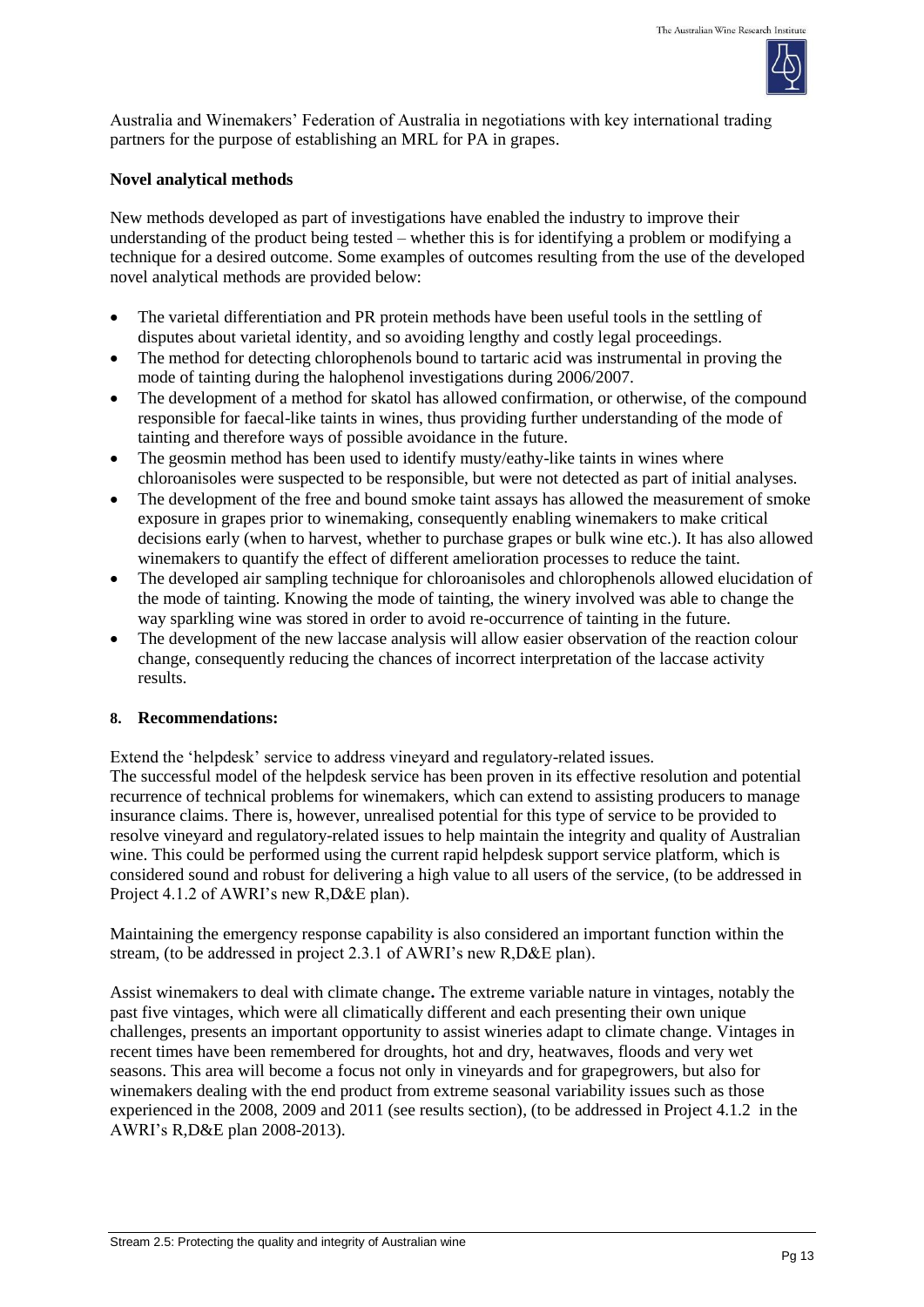

Eliminate bulk transport effects on wine quality. Other areas of unrealised potential includes the understanding of the effects on wine quality through bulk transportation, and developing better impermeable materials for transporting wine to prevent contamination from external (environmental) sources. Many queries and investigations have been conducted on wine having being contaminated during bulk transport during this investment agreement. With approximately 50% of Australian wine exports now shipped in bulk and packaged outside of Australia, the reputation of the Australian wine industry is at stake should tainted or contaminated wine end up in the market place, (to be addressed in Project 3.6.1 of the AWRI's R,D&E plan 2008-2013).

Guaranteed authenticity. Assistance was provided to wineries during the investment agreement on authenticity of their products. This is an area where further work needs to be undertaken and is considered another unrealised potential for future research, (to be addressed in Project 2.2.2 of the AWRI's R,D&E plan 2008-2013).

Being one step ahead. Prediction of future research needs and issues can potentially be gained through mining the data accumulated from the helpdesk services. Being one step ahead, will provide great benefit and value for the Australian wine industry as well as research organisations through thought leadership in potential wine related issues, (to be addressed in projects 4.1.2 and 5.1.1 in the AWRI's R,D&E plan 2008-2013).

Pesticide sprays and the effect in wine. Based on several issues addressed by the AWRI, there is a need for further method development and research into the cause and effect relationship between pesticide sprays in vineyards and the increasing background concentrations of chlorophenols in juice and wines, (to be addressed in Project 1.3.3 of the AWRI's R,D&E plan 2008-2013).

Using new products with confidence. Many discussions have been had with winemakers and wine industry personnel seeking reassurance from the AWRI whether a product new to the industry is suitable for use. Wineries with significant resources do their own testing, however the majority of the wineries in Australia do not have the capability to do their own research, (to be addressed in Project 4.2.1 of the AWRI's R,D&E plan 2008-2013).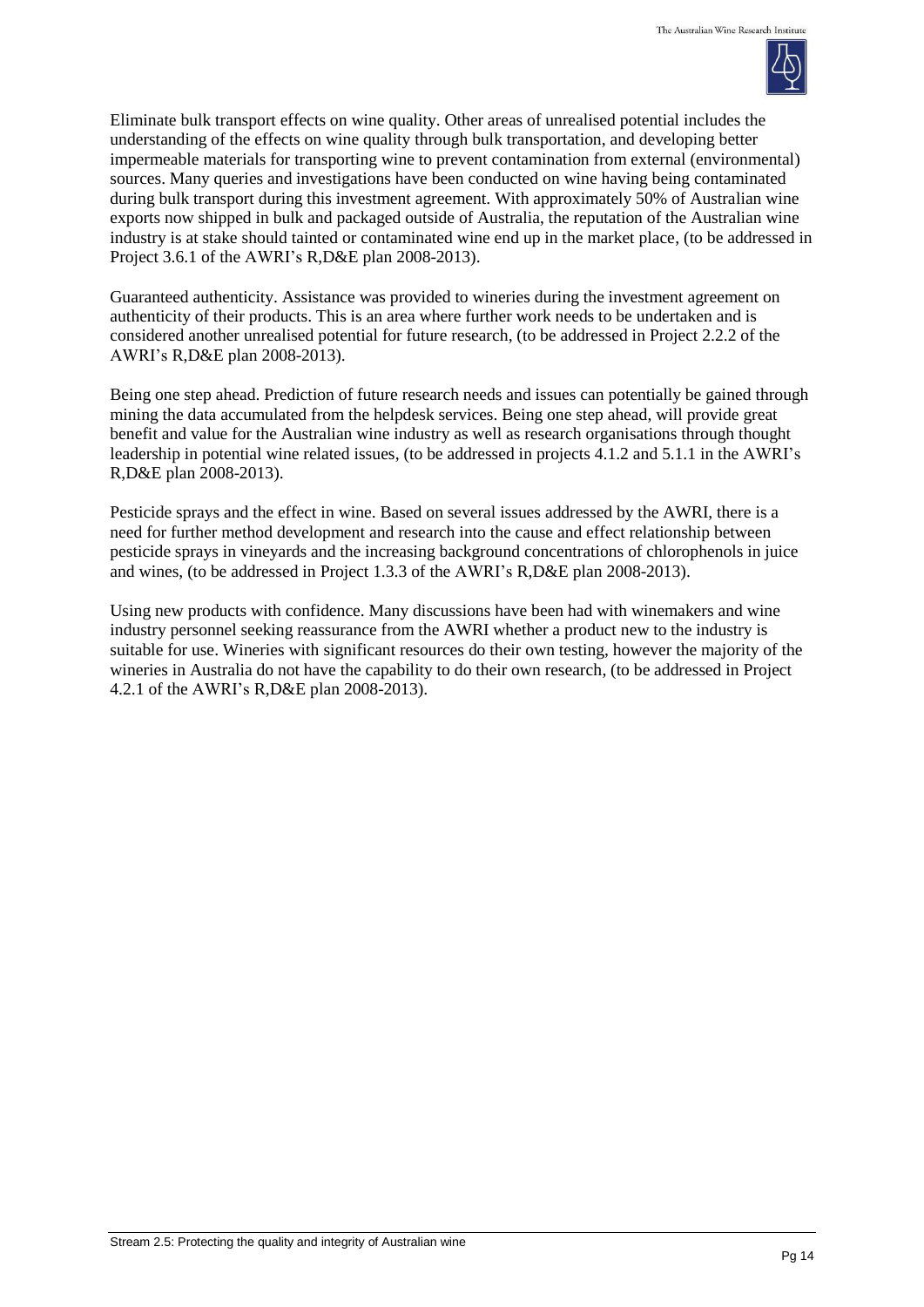

### **9. Budget reconciliation:**

| <b>Financial Year</b> |              | Receipts / Income <sup>O</sup> | Outgoings / Expenditure <sup>@</sup> |
|-----------------------|--------------|--------------------------------|--------------------------------------|
| Year 1: 2006/2007     |              | \$723,894                      | \$723,894                            |
| Year 2: 2007/2008     |              | \$625,799                      | \$625,799                            |
| Year 3: 2008/2009     |              | \$748,741                      | \$748,741                            |
| Year 4: 2009/2010     |              | \$845,266                      | \$845,266                            |
| Year 5: 2010/2011     |              | \$779,809                      | \$779,809                            |
| Year 6: 2011/2012     |              | \$970,696                      | \$970,696                            |
| Year 7: 2012/2013     |              | \$782,929                      | \$782,929                            |
|                       | <b>TOTAL</b> | \$5,477,134                    | \$5,477,134                          |

 Note that the GWRDC – AWRI Investment Agreement budget was established and approved at an aggregate level, with variances to budget (i.e. annual overspends and underspends) reported and considered at that same aggregate (i.e. whole of agreement) level. The receipts / income relating to a Stream for any year therefore equate to the outgoings / expenditure within that Stream for that year, as any variances between total Investment Agreement funding received and total funds expended were considered at the whole of Agreement rather than individual Stream level.

Includes a pro-rated share of Theme 5 *Executive management and administration*.

| I hereby certify that this statement is true and accurate. |                                                |       |  |
|------------------------------------------------------------|------------------------------------------------|-------|--|
| Guannal                                                    |                                                |       |  |
| Chris Day                                                  | Group Manager - Corporate Services 29/11/2013. |       |  |
| Name:                                                      | Title:                                         | Date: |  |